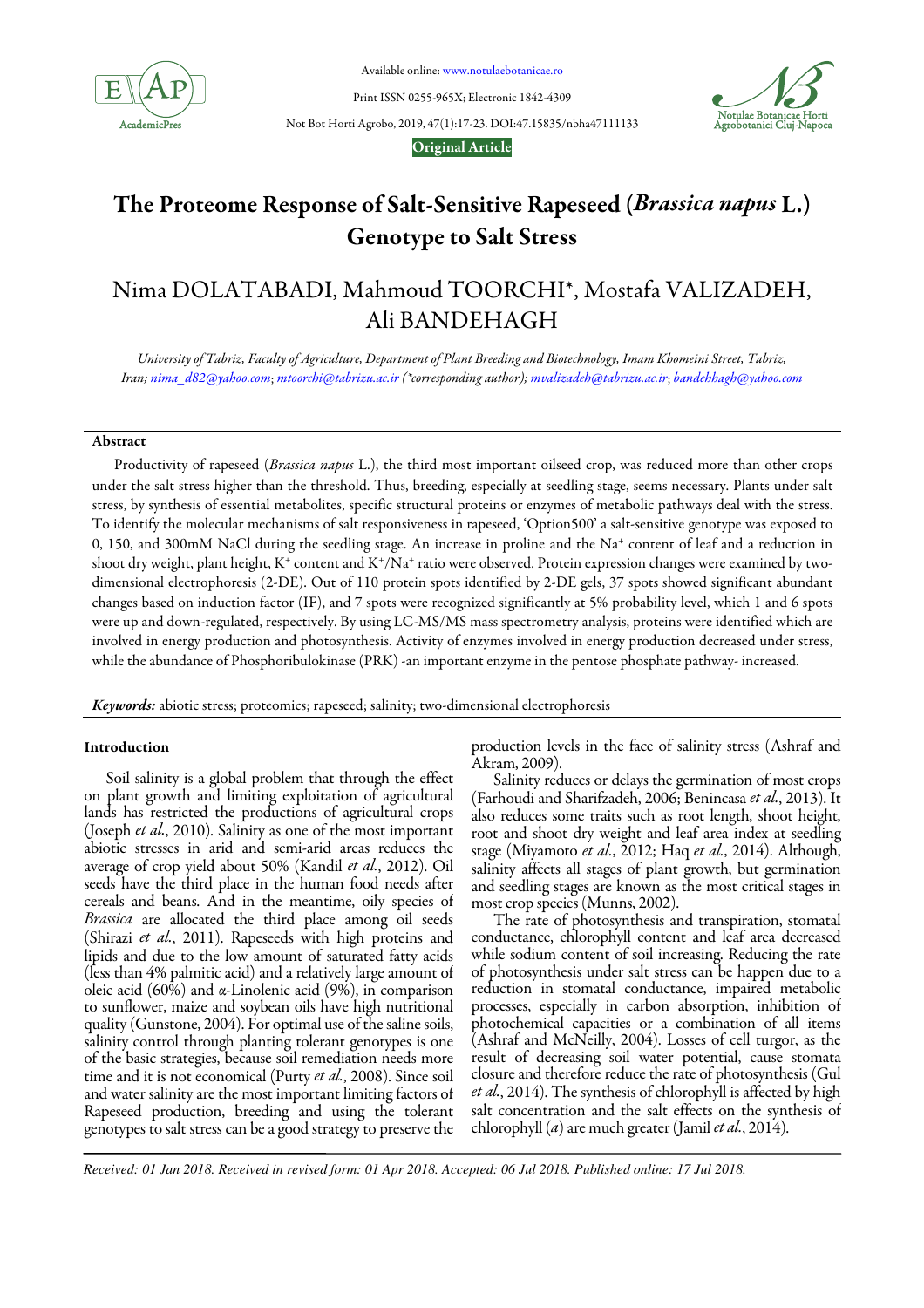High concentrations of cations such as Na<sup>+</sup> which is the most common element of salinity can disrupt the biochemical processes in plant tissues, or they can prevent their works and change the synthesis of required proteins quantitatively and qualitatively, which in turn disrupt growth process (Ashraf and McNeilly, 2004). On the other hand, a high concentration of sodium disturbs the nutritional balance and also causes ionic toxic and osmotic regulation disorder. In response to salt stress, osmotic adjustment or the accumulation of organic compounds (e.g., proline) and minerals (such as  $\mathrm{Na^+}$  and  $\mathrm{K^+}$ ) occurs in cells that causes absorption of water into the cells and saves cells turgor (Nayyar, 2003; Shirazi *et al.*, 2011). Soluble organic compounds such as sugars, organic acids, polyols and many compounds containing nitrogen such as amino acids, amides, proteins and ammonium compounds are involved in osmotic adjustment and enzymatic activity of plant species. Therefore, such organic osmotic compounds can play a key role in the tolerance to salt stress (Ashraf and McNeilly, 2004). By studying the effect of salinity on plants and plant's response to stress, it can be assumed that the free amino acids have more critical role than other organic soluble osmotic compounds (Giannakoula and Ilias, 2013). Also proline has found more than other amino acids in plants under stress and this amino acid plays an important role in adjusting the accumulation of usable nitrogen, osmotic adjustment and membrane stability (Parida and Das, 2005).

Environmental stresses usually cause protein disorders (Joseph and Jini, 2010). Plants that face stress conditions, synthesize some essential metabolites to overcome the situation (Turan *et al.*, 2012). This action is performed by changing the expression of genes in order to reduce or increase the amount of specific structural proteins or enzymes of metabolic pathways (Joseph *et al.*, 2010). Proteomics approach is a powerful and suitable tool to examine the expression changes and to identify the proteins that respond to abiotic stresses (Sobhanian *et al.*, 2011). Proteomics analysis has been reported as one of the best strategies to study the dynamic expression of proteins under salt stress (Guo *et al.*, 2012). Comparative proteomics of plants before and after stress have given a lot of information about the tolerant mechanisms of plants against environmental stresses (Kamal *et al.*, 2010).

This study was designed and performed to improve our understanding of physiological mechanisms of salt tolerance in rapeseed at seedling stage by exploring and identifying changes that occur in the structural proteins or enzymes in metabolic pathways under salinity by use of proteomic approaches. For identification of proteins and molecular pathways involved in the development of tolerance to salinity and determining candidate genes, the LC-MS/MS mass spectrometry technique was used.

# Materials and Methods

# *Plant material and growth conditions*

In this study, susceptible spring rapeseed 'Option500' (Dolatabadi *et al.*, 2016) which obtained from Seed and Plant Improvement Institute (SPII) Karaj-Iran, was evaluated under salt stress at seedling stage by using hydroponic culture which they were irrigated four times daily with a modified Hogland nutrient solution. Three levels of NaCl salinity (zero (control), 150 and 300 mM) was applied gradually (50mM per day) one week after planting the plantlets*.* 

# *Physiological traits analysis*

Twenty-eight days after exposure to salt stress, and at the end of the seedling stage, shoot dry weight, plant height, content of leaf proline, sodium and potassium were measured*.* To measure proline, samples of leaf number three were frozen by liquid nitrogen and were transferred into the -80 °C freezer*.* Proline content of leaf was measured by ninhydrin method (Bates, 1973). Dry weight of samples was determined after drying at 75 °C for 48 hours. The dried samples were used to measure  $Na^+$  and  $K^+$  content. The samples were solved in nitric acid (7.2N) and heated on hot plate*.* Sodium and potassium ions were measured by flame photometer.

#### *Statistical analysis*

Analysis of variance was performed in randomized complete block design with three replications and Duncan's multiple range tests were used for the means comparison*.* Statistical analyses were performed by MSTATC, IBM SPSS Statistics v21 and Excel computer programs.

## *Protein extraction and two-dimensional electrophoresis*

Samples of leaf number three under the zero and 300 mM treatment of sodium chloride, in three replications were packed in aluminum foil separately and frozen in liquid nitrogen and kept in a -80 °C freezer until the protein extraction*.* Leaves total protein extraction were done by TCA/acetone method (Salekdeh *et al.*, 2002). In this method, 0.5 g of frozen leaf samples were powdered and dissolved in lysis buffer (7M urea, 2M thiourea, 2% CHAPS, 1% ampholyte (pH: 3-10) and 60 mM DDT) by centrifuging at 20000g for 20 min at 25°C. To determine protein concentrations Bradford method (Bradford, 1976) was used*.* The protein extract (400 µg, 100 µL) was separated by 2-DE. The first dimension electrophoresis was performed by 11 cm length and 3 mm diameter with 8 M urea, 3.5% polyacrylamide, 2% NP-40, 2% ampholyte (pH: 3-10 and 5-8), ammonium persulfate and tetramethylethylenediamine (TEMED) IEF tube gels. The first dimension electrophoresis was done in three-phase (200 V for 30 minutes, 400 V for 16 hours and 600 volts for 1 hour). The second dimension was done by SDS-PAGE method using 15% polyacrylamide separating gel and 5% acrylamide stacking gel for about 3 hours at 35 mA. The gels were stained with Coomassie brilliant blue (G-250).

# *Image analysis and protein identification*

The 2-DE gels were scanned with GS-800 (Bio-Rad) and analyzed with PDQuest ver. 8.0.1 (Bio-Rad). Spots with significant expression changes were identified by Student's *t*-test. After identifying protein spots with significant differential abundant, the spots were sent to Alberta Proteomics and Mass Spectrometry Facility for mass spectrometry analyzing. Protein spots were identified by LC-MS/MS mass spectrometry method and Sequest software. Combined LC-MS/MS selections with the searches of UniprotKB database were used to the final identification of the proteins.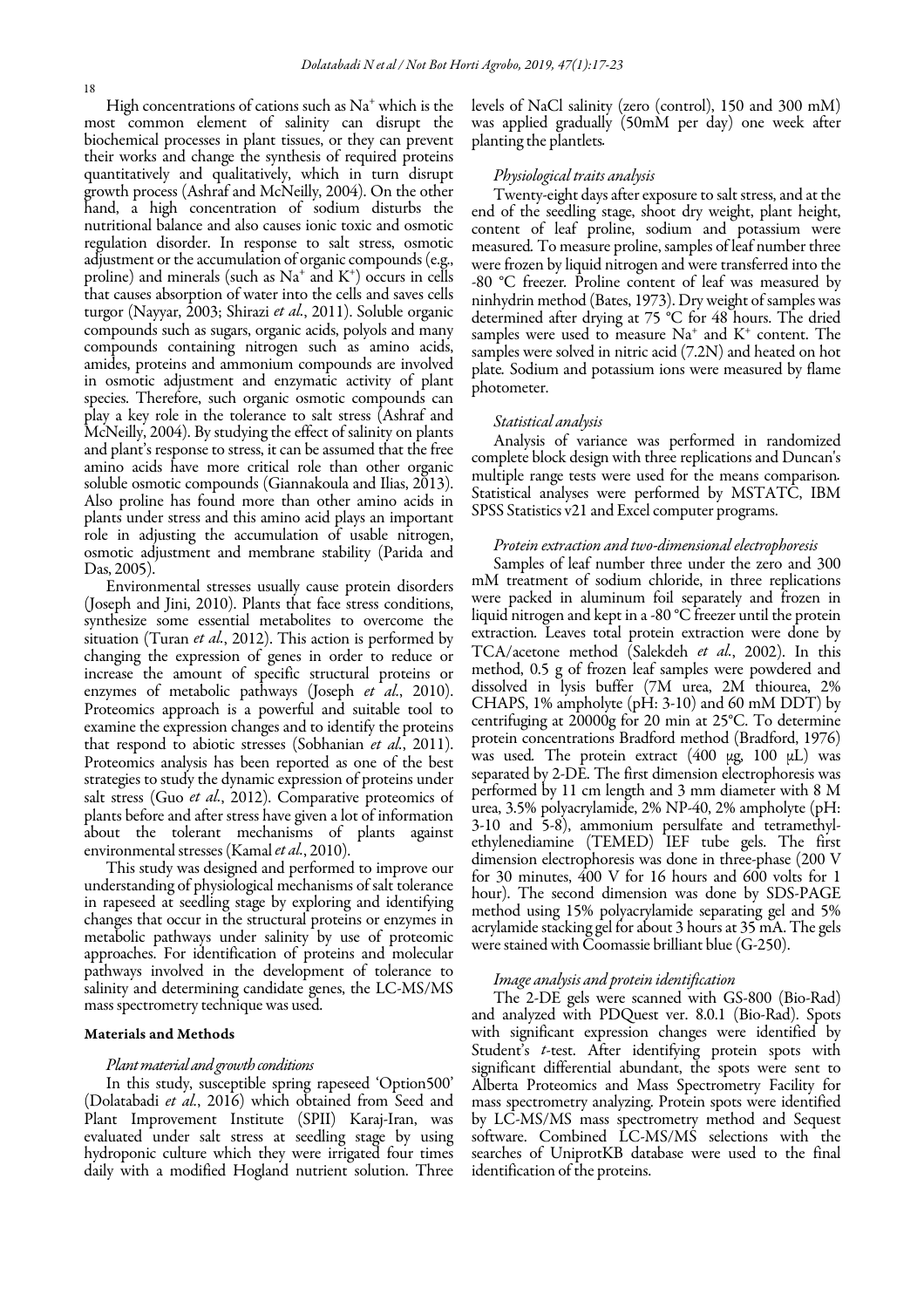# Results

Between salinity levels, in all traits significant differences were observed (Table 1). Variance analysis showed that the differences between salinity levels in all traits were significant at 5% probability. Changes in the traits under salinity are shown in Fig. 1. In 300 mM, highest content of proline and, in control condition, lowest content have been observed (Fig. 1). Two-dimensional electrophoresis of genotypes and protein spots analysis by using PDQuest software led to the identification of 110 repeatable protein spots in gels (Fig. 2)*.* 44 spots among identified 110 spots, based on IF index, showed significant abundant changes, and after Student's *t*-test, seven protein spots were significantly changed at 5% probability level, which spot 2405 was up-regulated and spots 3102, 3502, 4104, 4303, 8404 and 8501 were down-regulated (Fig. 3). The detected proteins which were identified by LC-MS/MS mass spectrometry were involved in energy production and photosynthesis (Table 2). Spot 2405 which had increased the abundant under salt stress was probably Phosphoribulokinase (PRK) that was involved in the production cycle of carbohydrates (Caruso *et al.*, 2008). Spots 3502 and 4303, respectively, were related to beta and alpha subunits of chloroplast ATP synthase which involve in the production of ATP (Kang *et al.*, 2012). Spot 4104 was related to Triosephosphate isomerase (TPI) which plays a key role in the energy production cycle (Sharma *et al.*, 2012). Spot 8404 which related to Glyceraldehyde-3 phosphate dehydrogenase is involved in carbon dioxide pathway (Tanou *et al.*, 2009). Spot 8501 which was identified as ribulose -1,5 - bisphosphate carboxylase /oxygenase (RuBisCO), has a key role in the stabilization cycle of carbon dioxide (Guo *et al.*, 2012). Spot 3102 which showed an expression reduction under salt stress, although have been reported on rapeseed previously, and it has an access code in UniprotKb database, but still not identified very well (Table 2). Identifying its structure and function precisely, certainly will help to better understand the rapeseed's tolerance mechanism to salt stress

Table 1. Analysis of variance for studied traits in 'Option500' under salinity treatments

| Source of Variance | Degrees of Freedom | Mean Square         |                   |                     |              |                     |              |  |  |
|--------------------|--------------------|---------------------|-------------------|---------------------|--------------|---------------------|--------------|--|--|
|                    |                    | Shoot Dry Weight    | Shoot Height      | $LeafNa^+$          | Leaf K*      | Leaf $K^*/Na^*$     | Leaf Proline |  |  |
| Replication        |                    | 0.008 <sup>ns</sup> | 5.7 <sup>ns</sup> | 271.3 <sup>ns</sup> | $217.9^{ns}$ | 0.488 <sup>ns</sup> | $468.7^{ns}$ |  |  |
| Salinity $(S)$     |                    | 0.264               | 136.7             | 16856.8             | 805.6        | $22.2$ <sup>"</sup> | 2056.6       |  |  |
| Error              | 4                  | 0.022               | 12.9              | 323.712             | 67.040       | 0.431               | 105.312      |  |  |
| $CV\%$             |                    | 38.78               | 19.27             | 21.02               | 28.95        | 37.92               | 26.96        |  |  |

\* Significant at the 5% probability level; \*\* significant at the 1% probability level; ns: Not significant.

| Table 2. Identification of differentially abundant proteins of 'Option500' after salt stress |  |  |
|----------------------------------------------------------------------------------------------|--|--|
|----------------------------------------------------------------------------------------------|--|--|

| Spot<br>ID | Protein name                                                            | Accession<br>number <sup>a</sup> | Reference<br>species | Cov. (%) | Score<br>c. | Theo.<br>pI/MW | Exp.<br>pI/MW | IF <sup>d</sup> | $UPs^c/$<br>Ps <sup>f</sup> | <b>PSMs<sup>8</sup></b><br>/ AAs <sup>h</sup> | Function                  |
|------------|-------------------------------------------------------------------------|----------------------------------|----------------------|----------|-------------|----------------|---------------|-----------------|-----------------------------|-----------------------------------------------|---------------------------|
| 2405       | Phosphoribulokinase                                                     | A0A078GC16                       | Brassica napus       | 72.29    | 762.17      | 5.77/44.4      | 5.5/41.30     | 14.46           | 3/21                        | 301/3<br>97                                   | Carbohydrate<br>metabolic |
| 3102       | BnaA09g07850D<br>protein                                                | A0A078FW31                       | Brassica napus       | 40.93    | 21.27       | 5.72/23.5      | 5.92/22.05    | 0.48            | 6/6                         | 7/215                                         | Unknown                   |
| 3502       | ATP synthase subunit<br>beta, chloroplastic                             | D1L8P5                           | Brassica napus       | 36.75    | 42.02       | 5.26/53.7      | 5.82/50.68    | 0.19            | 12/12                       | 14/49<br>8                                    | ATP synthesis             |
| 4104       | Triosephosphate<br>isomerase                                            | A0A078CJ83                       | Brassica napus       | 65.35    | 94.13       | 5.73/27.2      | 6.03/24.96    | 0.39            | 4/13                        | 37/25<br>4                                    | Glycolytic                |
| 4303       | ATP synthase subunit<br>alpha, chloroplastic                            | D1L8M3                           | Brassica napus       | 13.41    | 11.81       | 5.20/55.3      | 6.08/38.02    | 0.32            | 5/5                         | 5/507                                         | ATP synthesis             |
| 8404       | Glyceraldehyde-3-<br>phosphate<br>dehydrogenase                         | A0A078EFC4                       | Brassica napus       | 40.85    | 591.80      | 7.75/42.7      | 7.31/43.20    | 0.20            | 5/15                        | 215/3<br>99                                   | Glucose<br>metabolic      |
| 8501       | Ribulose-1,5-<br>bisphosphate<br>carboxylase/oxygenase<br>large subunit | Q71SX0                           | Brassica napus       | 56.58    | 637.91      | 6.29/52.9      | 6.62/52.76    | 0.22            | 27/27                       | 236/4<br>79                                   | Carbon<br>fixation        |

a Accession number according to UniprotKb data base (www.uniprot.org).

b Percentage of the protein sequence covered by the matching peptides.

d Induction Factor (%volume of protein in stress condition / % volume of protein in control condition).

e Unique peptides identified which only occur in the protein identified.

f All unique peptide plus peptides that may be common between two or more proteins.

g Peptide Spectral Matches. PSMs are roughly proportional to protein abundance.

h Number of amino acids in the intact protein (theoretical).

c Sequest Score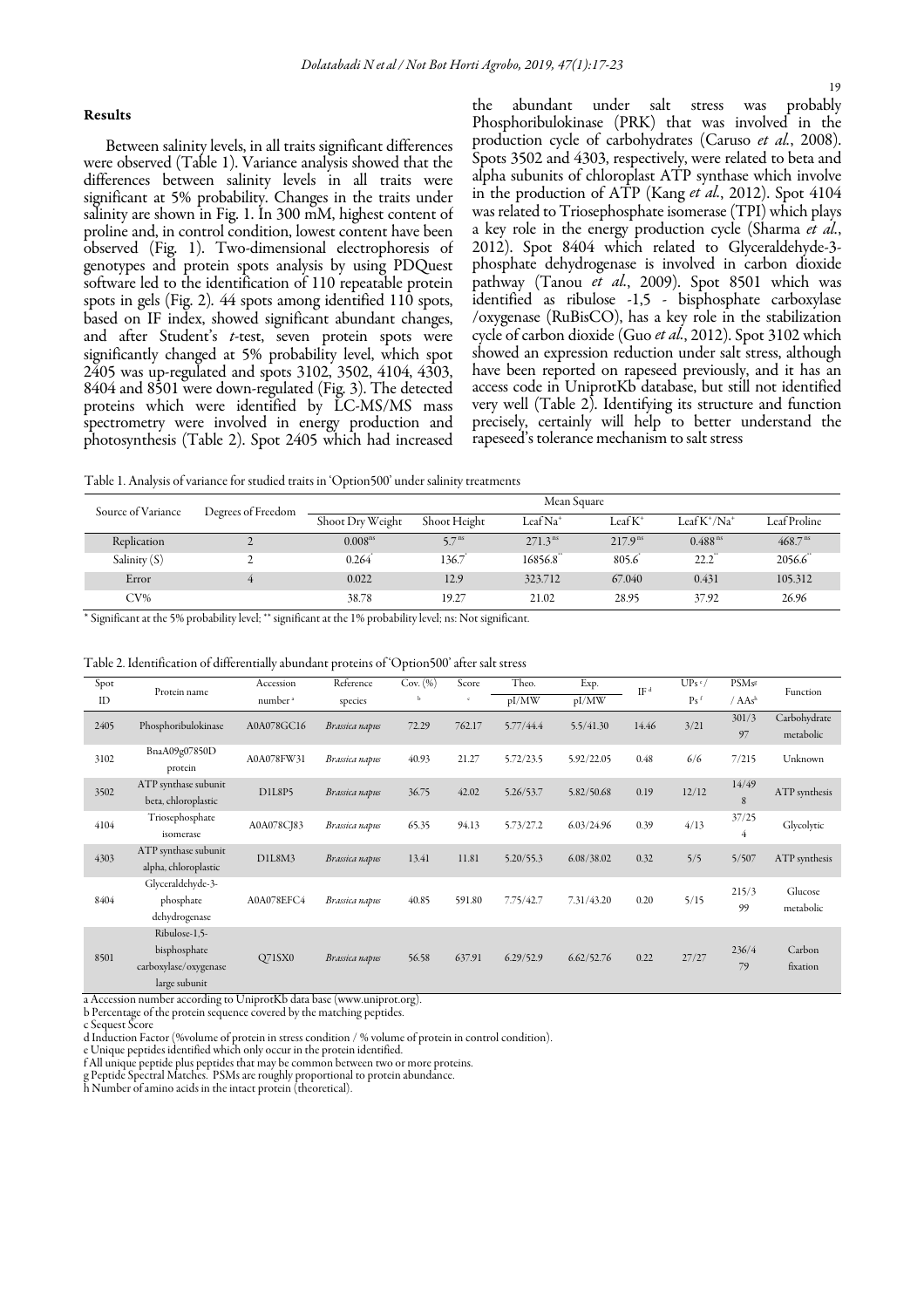

Fig. 1. Effects of salt stress (0, 150 and 300 mM NaCl) on shoot dry weight, shoot height, Leaf Na+, Leaf K+, Leaf K+/Na+ ratio and Leaf Proline of optioon500. Columns with the same letters are not significantly different at (P>0.05) levels by Duncan's multiple range test



Fig. 2. Representative 2-DE gels of 'Option500' leaves under 0 (A) and 300 mM (B) NaCl treatment. Numbered spots correspond to salt-responsive proteins, which analyzed by LC-MS/MS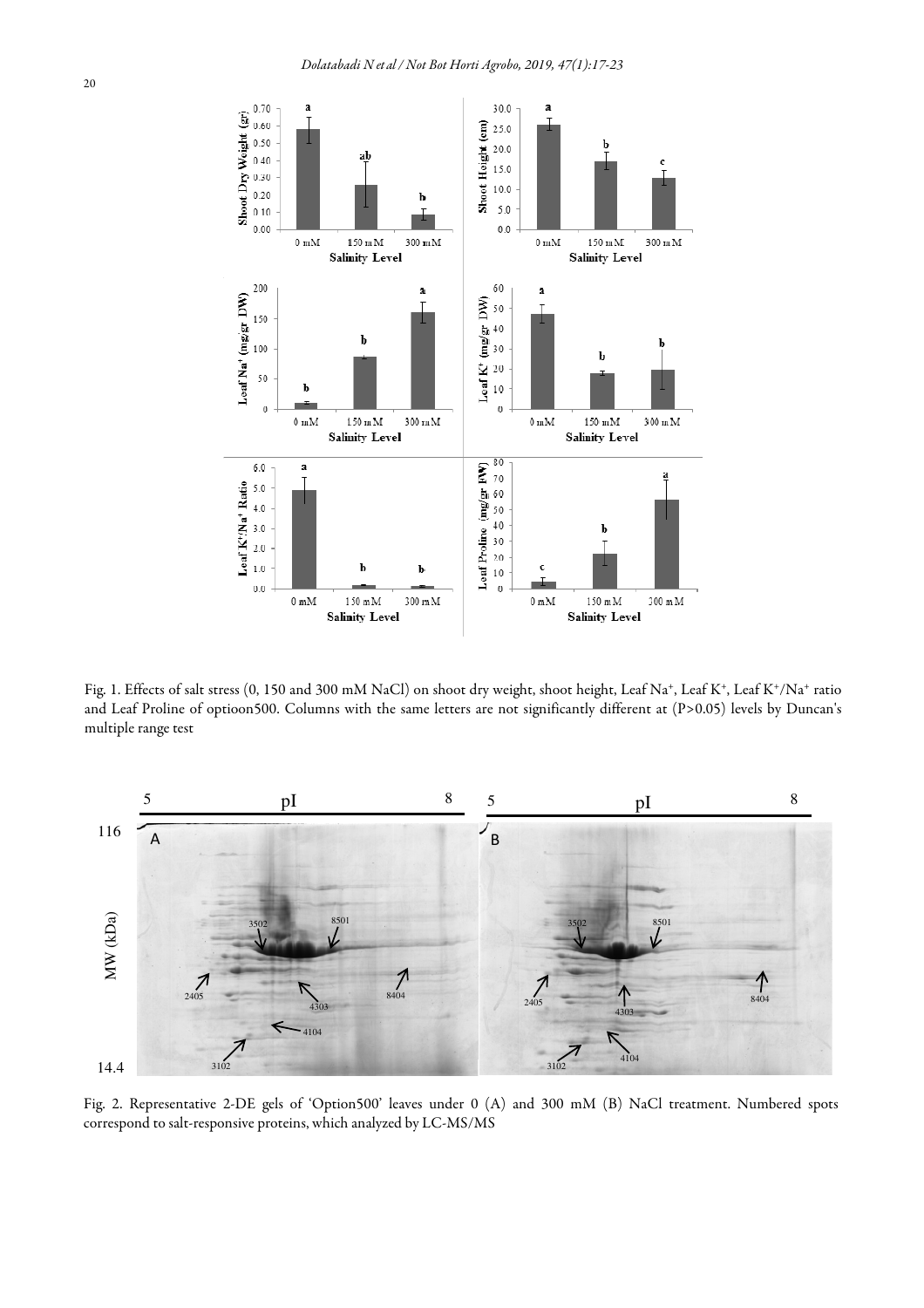

Fig. 3. Representative zoomed in-gel sections, showing changes in protein abundance to 0 (A) and 300 mM (B) NaCl treatment

### Discussion

Reduction in shoot dry weight and plant height by the effects of salinity has also been reported in previous studies (Mer *et al.*, 2000; Bandeh-hagh *et al.*, 2008). Under salt stress, leaf area expansion and plant height reduced much faster than other morphological traits (Hajiaghaei Kamrani *et al.*, 2013). Proline is one of the most important Osmolytes that synthesis in plants exposed to salt stresses and acts as an osmoprotectant. Proline concentration in plants under salt stress happens due to low activity of oxidative enzymes (Parihar *et al.*, 2014). The increments in amount of sodium in shoot and root, as well as sodium to potassium ratio in shoot and root under salt stress have been reported previously (Dolatabadi *et al.*, 2012). The same reports have shown a reduction in potassium level of shoot and root in salinity which is happened due to an antagonistic relationship between  $\mathrm{Na}^4$  and  $\mathrm{K}^+$  (Parida and Das, 2005). So that  $\text{Na}^4$  ion abundance in the environment prevents K<sup>+</sup> ion's absorption (Bahrani, 2013).

Decreased photosynthetic activity of enzymes involved in Calvin cycle like PRK (Tanou *et al.*, 2009), has been reported as an effective strategy to deal with salinity in various studies (Bandehagh *et al.*, 2011; Podda *et al.*, 2013). It seems that, the increment in the activity of PRK enzyme on assimilation pathway of carbon dioxide under salt stress is one of the main reasons for the sensitivity of this genotype to salinity*.*

Alpha and beta subunits of chloroplast ATP synthase are involved in the production of ATP from ADP in the presence of protons (H<sup>+</sup>) across the membranes of chloroplast*.* The decrement in the activity of this enzyme under salt stress has been reported in previous experiments (Kang *et al.*, 2012; Banaei-Asl *et al.*, 2015). Increase the activity of this enzyme under salt stress is known as a coping strategy to salt stress tolerance (Guo *et al.*, 2012) and sensitive genotypes showed a further reduction of activity under stress (Huseynova *et al.*, 2007).

TPI plays a key role in other metabolic pathways, such as gluconeogenesis, fatty acid biosynthesis, pentosephosphate pathway, and photosynthetic carbon dioxide fixation*.* Reducing the abundant of this protein has been reported in the stresses that lead to the production of oxygen free radicals (Sharma *et al.*, 2012).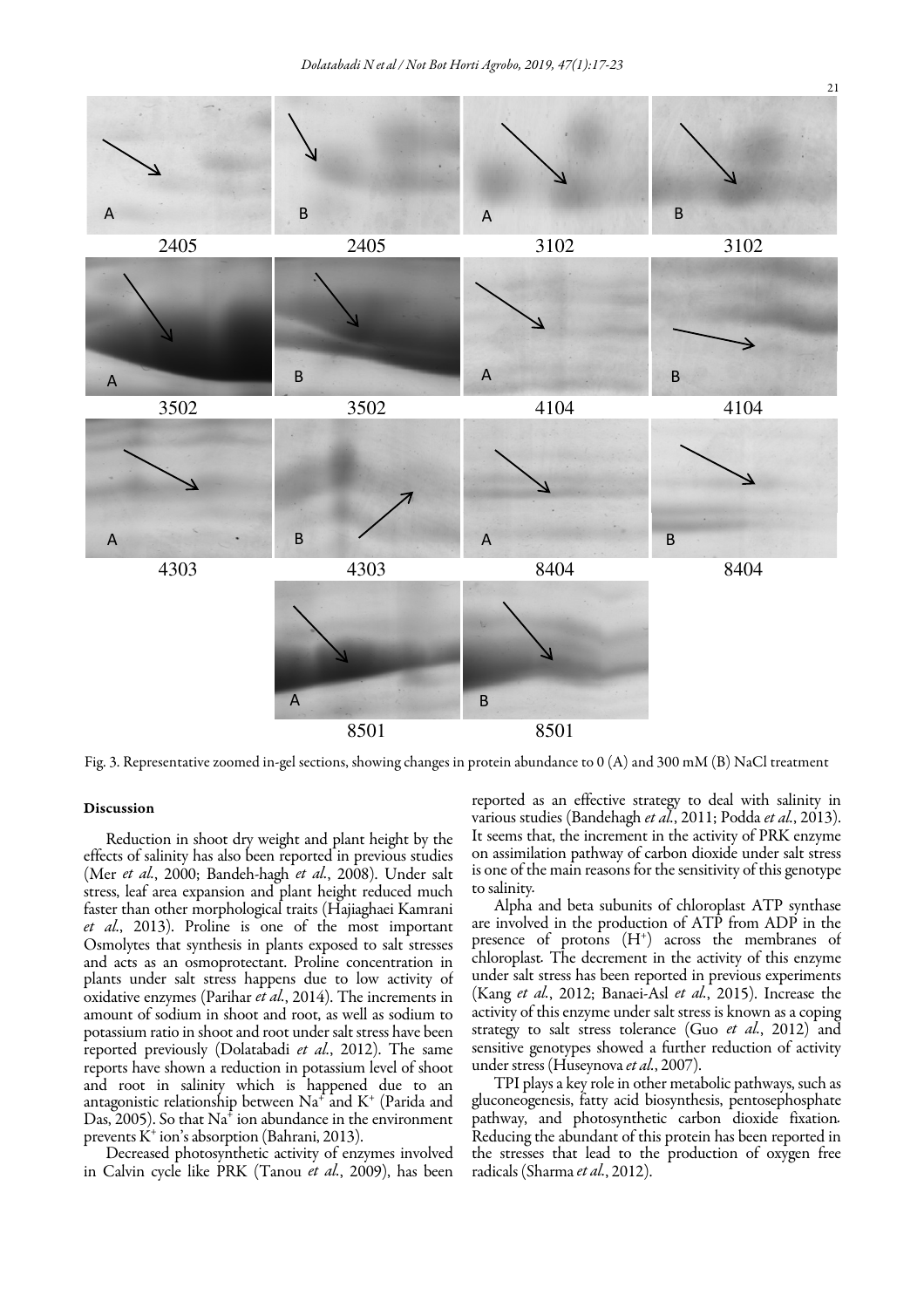Glyceraldehyde-3-phosphate dehydrogenase was one of the most important enzymes of the assimilation of carbon dioxide pathway whose activity increment as an effective strategy to tolerate the stress condition (Tanou *et al.*, 2009) has also been reported in wheat (Kang *et al.*, 2012), soybean (Sobhanian *et al.*, 2010) and rapeseed root (Banaei-Asl *et al.*, 2015).

RuBisCO played a key role in the stabilization cycle of carbon dioxide. Decrement of this enzyme's activity under salt stress in wheat (Gao *et al*., 2011) and rapeseed (Toorchi *et al.*, 2014) has been reported. Salinity has a major effect on plants energy metabolism. Osmotic stress causes stomatal closure and reduces the access to carbon dioxide. Reduction of assimilation level under salt stress in glycophyte plants causes the decrement in the abundance of large/small subunit of RuBisCO, RuBisCO activity and an increase in RuBisCO subunits destruction (Bandehagh *et al.*, 2011; Sobhanian *et al.*, 2011).

Plants facing salt stress decrease the rate of ATP production in order to reduce reactive oxygen species (ROS) productions which are regarded as the main source of damage to cells under biotic and abiotic stresses (Jiang *et al.*, 2007). However, high energy production in the early stages helps plants to grow rapidly (Murad *et al.*, 2014). On the other hand, activation of energy production pathways in order to supply the energy that is needed for biosynthesis of responded proteins, osmolytes and active salt ions transportation in the same way, seems necessary (Banaei-Asl *et al.*, 2015). While the genotype 'Option500' by reducing the production of these enzymes tried to reduce energy production and, consequently, ROS productions to keep itself away from destructive effects of salt stress. This can be the reason of 'Option500' sensitivity to salt stress.

# Conclusions

'Option500' genotype by decreasing the abundance of enzymes involved in the production of energy tried to deal with the damaging effects of ROS as byproducts of energy production process. And by increasing the abundance of PRK which is an important enzyme in the pentose phosphate pathway, the production of NADPH has been increased as a reducing agent. Since this pathway is dependent on glucose 6-phosphate, and by the fact that by closure of stomata in response to osmotic stress and reduction of available carbon dioxide and decreased in the abundant of RuBisCO enzyme, glucose production was limited. Thus, this approach failed to deal with stress and it faced an initial decline in performance.

#### Acknowledgements

The authors like to show their gratitude to the members of Alberta Proteomics and Mass Spectrometry Facility of University of Alberta, Canada.

# References

Ashraf M, Akram NA (2009). Improving salinity tolerance of plants through conventional breeding and genetic engineering: An analytical comparison. Biotechnology Advances 27(6):744-752.

- Ashraf M, McNeilly T (2004). Salinity Tolerance in Brassica Oilseeds. Critical Reviews in Plant Sciences 23(2):157-174.
- Bahrani A (2013). Effect of salinity on growth , ions distribution , accumulation and chlorophyll concentrations in two canola (*Brassica napus* L.) cultivars. American-Eurasian Journal of Agricultural & Environmental Sciences 13(5):683-689*.*
- Banaei-Asl F, Bandehagh A, Uliaei ED, Farajzadeh D, Sakata K, Mustafa G, Komatsu S (2015). Proteomic analysis of canola root inoculated with bacteria under salt stress. Journal of Proteomics 124:88-111*.*
- Bandeh-hagh A, Toorchi M, Mohammadi A, Chaparzadeh N, Salekdeh GH, Kazemnia H (2008). Growth and osmotic adjustment of canola genotypes in response to salinity. Journal of Food, Agriculture and Environment 6(2):201-208.
- Bandehagh A, Salekdeh GH, Toorchi M, Mohammadi A, Komatsu S (2011). Comparative proteomic analysis of canola leaves under salinity stress. Proteomics 11(10):1965-1975*.*
- Bates LS (1973). Rapid determination of free proline for water stress studies. Plant and Soil 39:205-207.
- Benincasa P, Pace R, Quinet M, Lutts S (2013). Effect of salinity and priming on seedling growth in rapeseed (*Brassica napus* var *oleifera* Del.). Acta Scientiarum. Agronomy 35(4):479-486.
- Bradford MM (1976). A rapid and sensitive method for the quantitation of microgram quantities of protein utilizing the principle of protein-dye binding. Analytical Biochemistry 72(1-2):248-254.
- Caruso G, Cavaliere C, Guarino C, Gubbiotti R, Foglia P, Laganà A (2008). Identification of changes in *Triticum durum* L. leaf proteome in response to salt stress by two-dimensional electrophoresis and MALDI-TOF mass spectrometry. Analytical and Bioanalytical Chemistry 391(1):381-390.
- Dolatabadi N, Toorchi M, Shakiba M-R, Kazemnia H, Komatsu S (2012). The response and protein pattern of spring rapeseed genotypes to sodium chloride stress. African Journal of Agricultural Research 7(5):755-763.
- Dolatabadi N, Toorchi M, Valizadeh M, Bandehagh A (2016). Effect of salinity stress on some physiological traits of spring rapeseed genotypes at seedling stage. Journal of Biodiversity and Environmental Sciences 9(6):135-142.
- Farhoudi R, Sharifzadeh F (2006). The effects of NaCl priming on salt tolerance in canola (*Brassica napus* L.) seedlings grown under saline conditions. Indian Journal of crop science 1:74-78.
- Gao L, Yan X, Li X, Guo G, Hu Y, Ma W, Yan Y (2011). Proteome analysis of wheat leaf under salt stress by two-dimensional difference gel electrophoresis (2D-DIGE). Phytochemistry 72(10):1180-1191.
- Giannakoula A, Ilias IF (2013). The effect of water stress and salinity on growth and physiology of tomato (*Lycopersicon esculentum* Mil.). Archives of Biological Sciences 65(2):611-620.
- Gul H, Ahmed R, Hamayun M, Qasim M (2014). Growth Performance of Canola Grown Under Different Salinity Regimes. International Journal of Emerging Technology and Advanced Engineering 4(8):59-68.
- Gunstone FD (2004). Rapeseed and canola oil: production, processing, properties and uses. Blackwell Publishing Ltd*.*
- Guo G, Ge P, Ma C, Li X, Lv D, Wang S, Ma W, Yan Y (2012). Comparative proteomic analysis of salt response proteins in seedling roots of two wheat varieties. Journal of Proteomics 75(6):1867-1885.